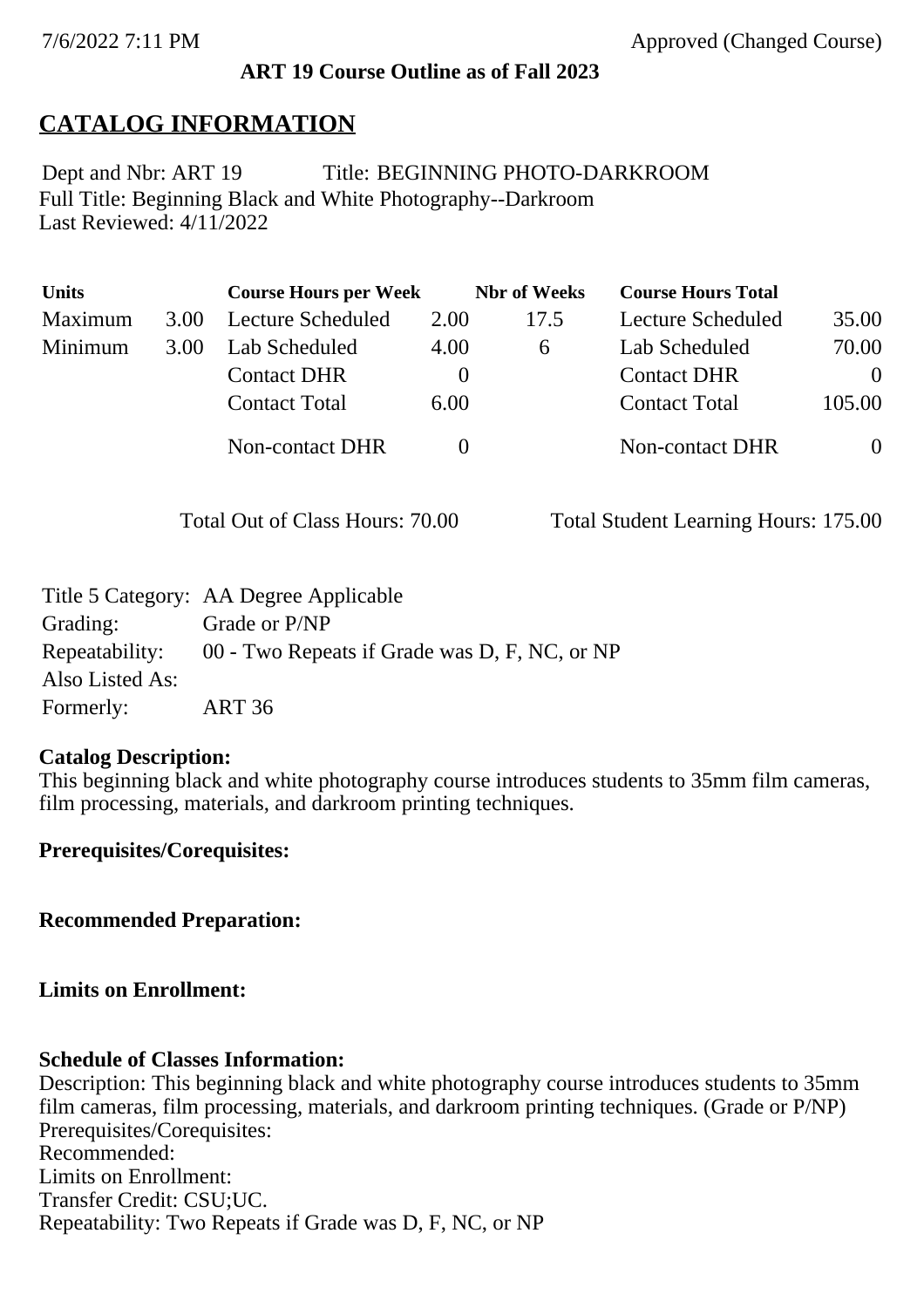# **ARTICULATION, MAJOR, and CERTIFICATION INFORMATION:**

| <b>AS Degree:</b><br><b>CSU GE:</b>          | Area<br><b>Transfer Area</b> |            |                  | Effective:<br>Effective: | Inactive:<br>Inactive: |
|----------------------------------------------|------------------------------|------------|------------------|--------------------------|------------------------|
| IGETC:                                       | <b>Transfer Area</b>         |            |                  | Effective:               | Inactive:              |
| <b>CSU Transfer:</b> Transferable Effective: |                              |            | <b>Fall 1981</b> | Inactive:                |                        |
| <b>UC Transfer:</b> Transferable             |                              | Effective: | Fall 1981        | Inactive:                |                        |

### **CID:**

| <b>CID Descriptor: ARTS 260</b>  | Introduction to Photography |
|----------------------------------|-----------------------------|
| $SRJC$ Equivalent Course $(s)$ : | ART <sub>19</sub>           |

### **Certificate/Major Applicable:**

[Both Certificate and Major Applicable](SR_ClassCheck.aspx?CourseKey=ART19)

# **COURSE CONTENT**

### **Student Learning Outcomes:**

Upon completion of the course, students will be able to:

1. Create a portfolio of high quality black/white photographic prints.

2. Demonstrate knowledge of camera functions, darkroom printing, film processing, photographic materials, and archival technique.

3. Make critical aesthetic judgments regarding photographic composition and the creative process.

### **Objectives:**

In order to achieve these learning outcomes during the course, students will:

1. Demonstrate film processing and darkroom printing.

2. Demonstrate understanding of the connection between aperture, ISO, and shutter speed to control exposure.

- 3. Create images that illustrate controlled use of depth of field and capture action/motion.
- 4. Develop a project based on a specific individual point of view.
- 5. Evaluate the quality and direction of a light source.
- 6. Establish vantage points to alter image composition.
- 7. Modify photographic prints for optimal technical and aesthetic values.
- 8. Compile and present a portfolio of photographic prints.
- 9. Evaluate photographic techniques, aesthetics, and concept through class critique.

10. Define health and safety issues relating to chemistry used in photographic processes.

## **Topics and Scope:**

I. History of Photography

A. Historic and contemporary analog photographic trends.

B. Photography's role in society about race, class gender, sexuality, and identity.

II. The Camera and Its Operation

A. Lenses

B. Exposure controls--ISO, shutter speed, and aperture.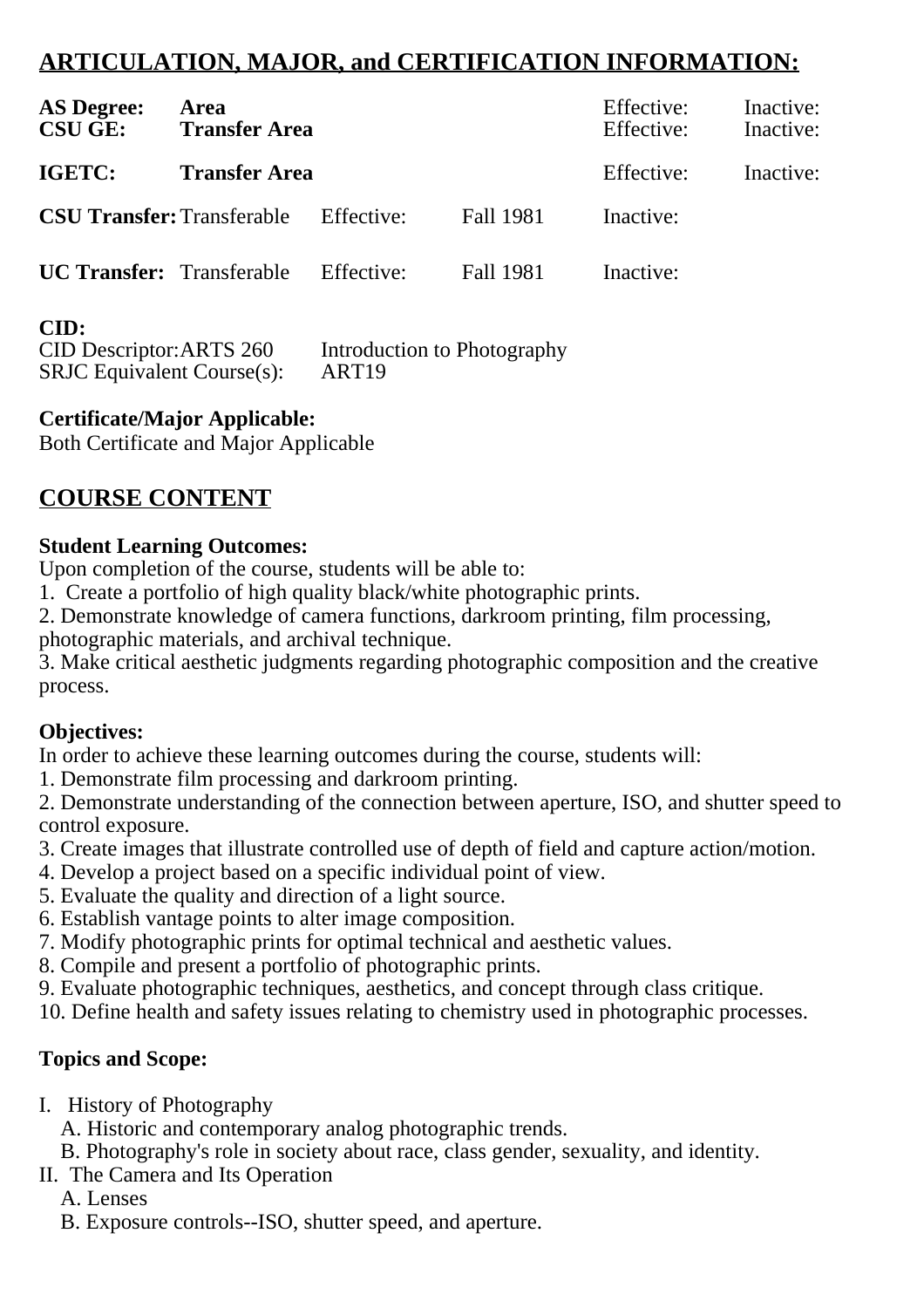- C. Making a pinhole camera
- III. Film, Exposure and Processing
	- A. Film development
	- B. Light meter
	- C. Gray card
- IV. Printing
	- A. Darkroom chemistry
	- B. Exposure/test strips
	- C. Photograms
	- D. Contact sheet
	- E. Enlargement
	- F. Contrast and printing filter
	- G. Burning and dodging
	- H. Image retouching
	- I. Archival techniques
- V. The Image
	- A. Composition
	- B. Perspective and vantage point
	- C. Natural and artificial light
	- D. Formal elements: line, shape, form, tone, texture, pattern, and composition
- VI. Photographic Issues
	- A. Selective focus and depth of field
	- B. Action/Motion
	- C. Equivalent exposure and bracketing
	- D. Scanning
	- E. Analog and digital photography
- VII. Responding to Artist and Artworks
	- A. Using personal experience as inspiration
	- B. Metaphors and poetic imagery
	- C. Social concepts
	- D. Identity and the body

## VIII. Portfolios, Presentations, and Critiques

- A. Archival materials and methods
- B. Portfolio content
- C. Presenting work
- D. Critiquing work
	- 1. Analytical examination
	- 2. Aesthetic judgments
- 3. Creative process
- E. Internet and social media
- IX. Health and Safety
	- A. Photo chemicals
	- B. Hazards
	- C. Proper usage and disposal
	- D. Ergonomics
	- E. Materials and data sheets

All topics are covered in the lecture and lab portions of the course.

# **Assignment:**

- 1. Read one chapter per week (approximately 5-10 pages).
- 2. Make a pinhole camera and produce 2-4 printable paper negatives and respective positives.